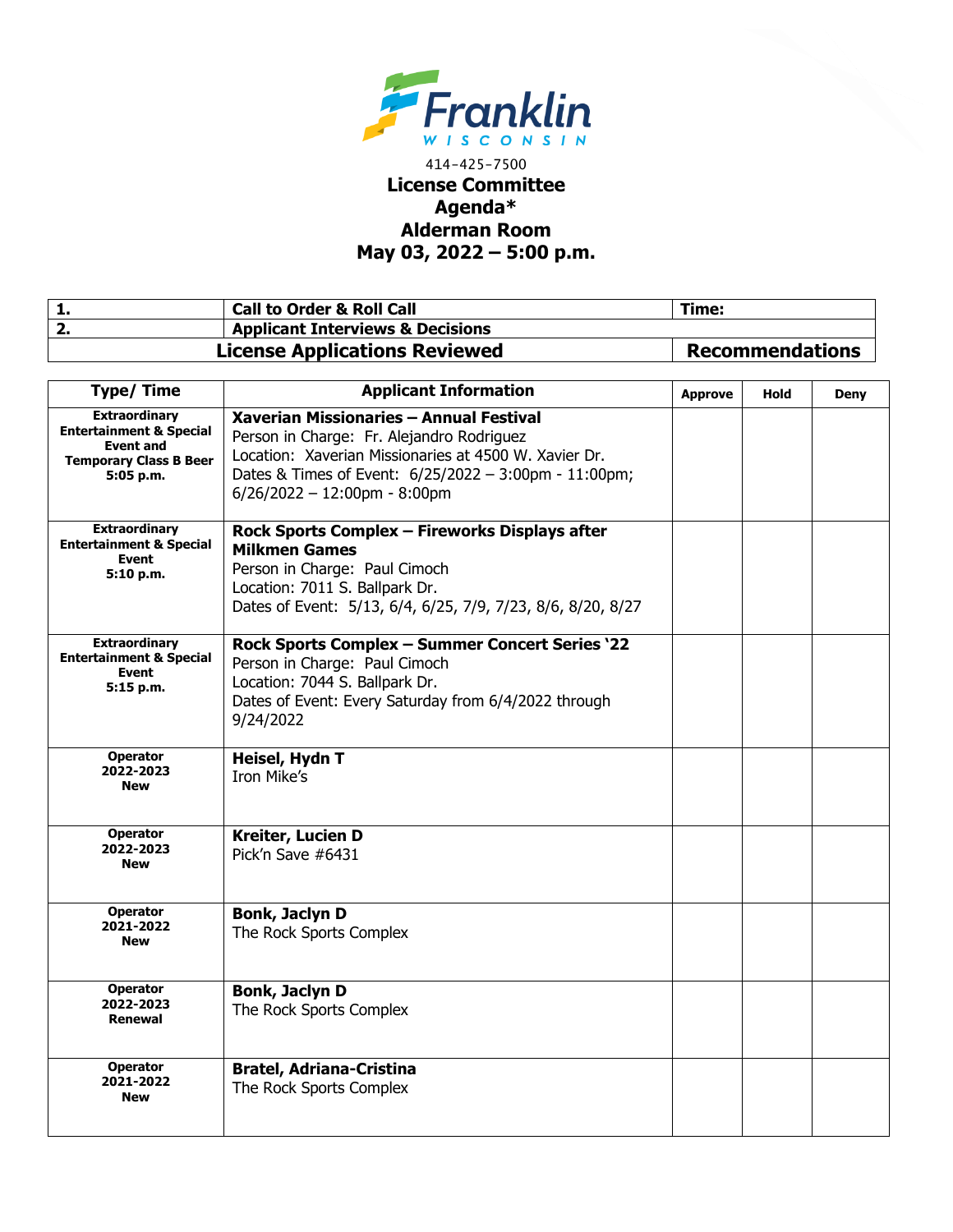| <b>Type/Time</b>                               | <b>Applicant Information</b>                               | <b>Approve</b> | Hold | <b>Deny</b> |
|------------------------------------------------|------------------------------------------------------------|----------------|------|-------------|
| <b>Operator</b><br>2022-2023<br><b>Renewal</b> | <b>Bratel, Adriana-Cristina</b><br>The Rock Sports Complex |                |      |             |
| <b>Operator</b><br>2021-2022<br><b>New</b>     | Farrington, Chloe I<br>Walgreens #05459                    |                |      |             |
| <b>Operator</b><br>2022-2023<br><b>Renewal</b> | <b>Farrington, Chloe I</b><br>Walgreens #05459             |                |      |             |
| <b>Operator</b><br>2021-2022<br><b>New</b>     | Julian, Amanda N<br>Walgreens #15020                       |                |      |             |
| <b>Operator</b><br>2022-2023<br>Renewal        | Julian, Amanda N<br>Walgreens #15020                       |                |      |             |
| <b>Operator</b><br>2021-2022<br><b>New</b>     | Karow, Jenel M<br>The Rock Sports Complex                  |                |      |             |
| <b>Operator</b><br>2022-2023<br>Renewal        | Karow, Jenel M<br>The Rock Sports Complex                  |                |      |             |
| <b>Operator</b><br>2021-2022<br><b>New</b>     | Kaur, Navdeep<br>Mann Liquor & Indian Grocery              |                |      |             |
| Operator<br>2022-2023<br>Renewal               | Kaur, Navdeep<br>Mann Liquor & Indian Grocery              |                |      |             |
| Operator<br>2021-2022<br><b>New</b>            | Mercado, Hannah M<br>Bowery Bar & Grill                    |                |      |             |
| Operator<br>2022-2023<br>Renewal               | Mercado, Hannah M<br>Bowery Bar & Grill                    |                |      |             |
| <b>Operator</b><br>2021-2022<br><b>New</b>     | Paskiewicz, Abigail<br>Walgreens #05459                    |                |      |             |
| <b>Operator</b><br>2022-2023<br>Renewal        | Paskiewicz, Abigail<br>Walgreens #05459                    |                |      |             |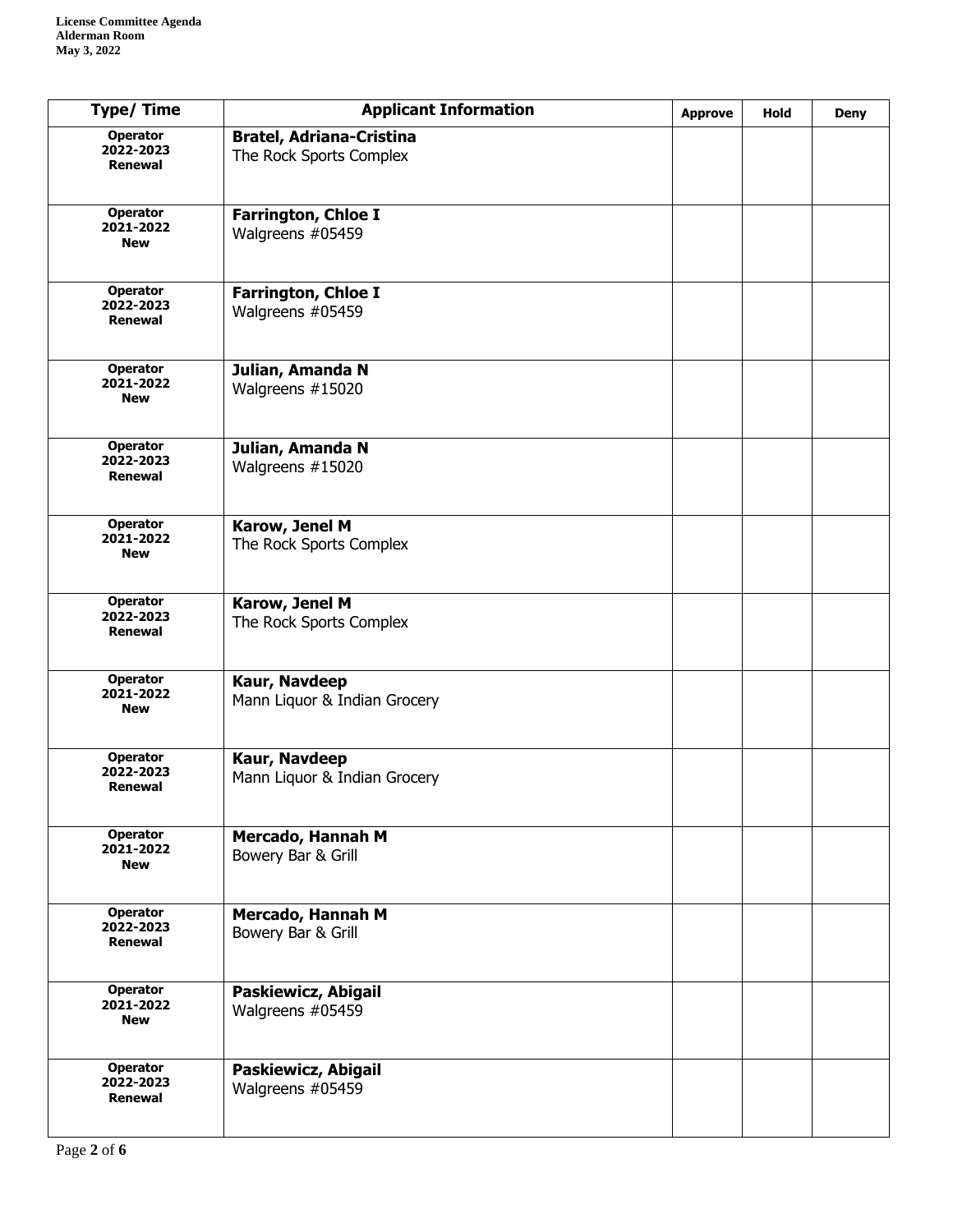| <b>Type/Time</b>                               | <b>Applicant Information</b>                               | <b>Approve</b> | Hold | <b>Deny</b> |
|------------------------------------------------|------------------------------------------------------------|----------------|------|-------------|
| <b>Operator</b><br>2021-2022<br><b>New</b>     | Peterson, Tricia<br>Tuckaway Country Club                  |                |      |             |
| <b>Operator</b><br>2022-2023<br><b>Renewal</b> | Peterson, Tricia<br>Tuckaway Country Club                  |                |      |             |
| <b>Operator</b><br>2021-2022<br><b>New</b>     | <b>Spinello, Danielle A</b><br>The Rock Sports Complex     |                |      |             |
| <b>Operator</b><br>2022-2023<br>Renewal        | <b>Spinello, Danielle A</b><br>The Rock Sports Complex     |                |      |             |
| <b>Operator</b><br>2021-2022<br><b>New</b>     | <b>Thousand, Katelyn A</b><br>Country Lanes Bowling Center |                |      |             |
| <b>Operator</b><br>2022-2023<br><b>Renewal</b> | <b>Thousand, Katelyn A</b><br>Country Lanes Bowling Center |                |      |             |
| Operator<br>2021-2022<br><b>New</b>            | Zess, Shaye B<br>The Rock Sports Complex                   |                |      |             |
| <b>Operator</b><br>2022-2023<br>Renewal        | Zess, Shaye B<br>The Rock Sports Complex                   |                |      |             |
| <b>Operator</b><br>2022-2023<br>Renewal        | <b>Bartolone, Michael J</b><br>On the Border               |                |      |             |
| Operator<br>2022-2023<br>Renewal               | Berg, Sarah A<br>Polish Center of Wisconsin                |                |      |             |
| <b>Operator</b><br>2022-2023<br>Renewal        | <b>Brys, Pamela</b><br>Buckhorn Bar & Grill                |                |      |             |
| <b>Operator</b><br>2022-2023<br>Renewal        | <b>Fitzpatrick, Desmon K</b><br>Walgreens #15020           |                |      |             |
| <b>Operator</b><br>2022-2023<br><b>Renewal</b> | <b>Fons, Dennis M</b><br>Franklin Noon Lions Club          |                |      |             |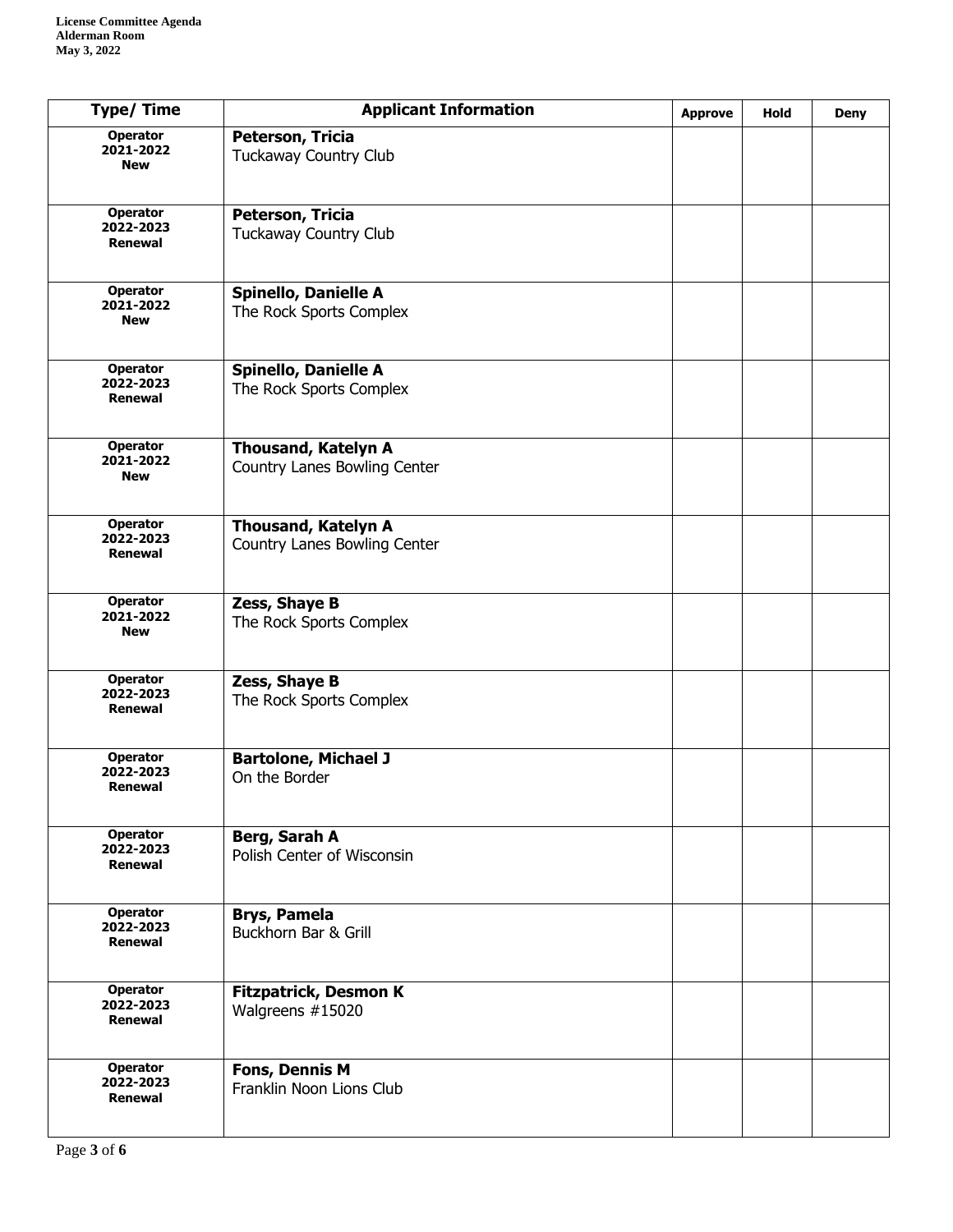| <b>Type/Time</b>                               | <b>Applicant Information</b>                      | <b>Approve</b> | Hold | <b>Deny</b> |
|------------------------------------------------|---------------------------------------------------|----------------|------|-------------|
| <b>Operator</b><br>2022-2023<br>Renewal        | <b>Gagliano, Eric M</b><br>Bowery Bar & Grill     |                |      |             |
| <b>Operator</b><br>2022-2023<br>Renewal        | Grachowski, Halina<br>Buckhorn Bar & Grill        |                |      |             |
| <b>Operator</b><br>2022-2023<br><b>Renewal</b> | <b>Helgeland, Sierra L</b><br>Walgreens #05884    |                |      |             |
| <b>Operator</b><br>2022-2023<br><b>Renewal</b> | Idzikowski, Marie E<br>Polish Center of Wisconsin |                |      |             |
| <b>Operator</b><br>2022-2023<br>Renewal        | <b>Ishaque, Amber M</b><br>Hideaway Pub & Eatery  |                |      |             |
| <b>Operator</b><br>2022-2023<br><b>Renewal</b> | Jin, Yani<br>Lovers Lane Sushi and Seafood Buffet |                |      |             |
| <b>Operator</b><br>2022-2023<br>Renewal        | Kaur, Harpreet<br>Pick'n Save #6431               |                |      |             |
| <b>Operator</b><br>2022-2023<br>Renewal        | Kaur, Paramjeet<br>Franklin Liquor Store          |                |      |             |
| Operator<br>2022-2023<br>Renewal               | Klafka, Taylor I<br>Rawson Pub                    |                |      |             |
| <b>Operator</b><br>2022-2023<br>Renewal        | Kuglitsch, Kelly K<br>Irish Cottage               |                |      |             |
| Operator<br>2022-2023<br>Renewal               | Laughery, Kimberlee B<br>Sendik's Food Market     |                |      |             |
| <b>Operator</b><br>2022-2023<br>Renewal        | Lonzaga, Marcia G<br>Walgreens #05884             |                |      |             |
| <b>Operator</b><br>2022-2023<br>Renewal        | Losiniecki, Amanda<br>Milwaukee Burger Company    |                |      |             |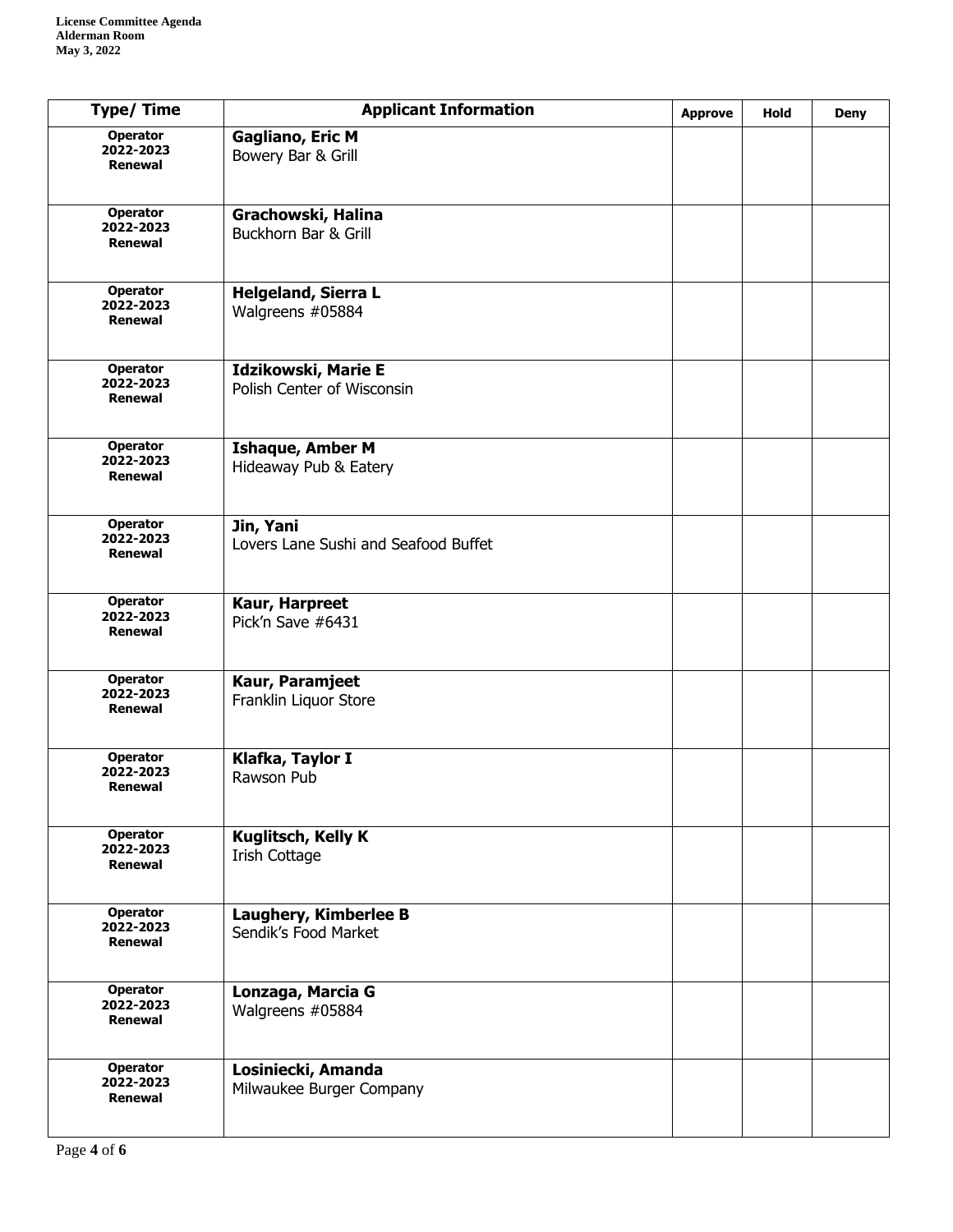| <b>Type/ Time</b>                              | <b>Applicant Information</b>                      | <b>Approve</b> | <b>Hold</b> | <b>Deny</b> |
|------------------------------------------------|---------------------------------------------------|----------------|-------------|-------------|
| <b>Operator</b><br>2022-2023<br>Renewal        | <b>Megna, Anthony</b><br>Civic Celebration        |                |             |             |
| <b>Operator</b><br>2022-2023<br>Renewal        | Moehlenpah, Ann C                                 |                |             |             |
|                                                | Walgreens #05884                                  |                |             |             |
| Operator<br>2022-2023<br><b>Renewal</b>        | Nickolaus, Sarah S<br>Walgreens #05884            |                |             |             |
| <b>Operator</b><br>2022-2023<br><b>Renewal</b> | Niesen, Zackary N<br>Sendik's Food Market         |                |             |             |
| <b>Operator</b><br>2022-2023<br>Renewal        | Norman, Martha E<br>Polish Center of Wisconsin    |                |             |             |
| <b>Operator</b><br>2022-2023<br><b>Renewal</b> | Norman, Michael S<br>Polish Center of Wisconsin   |                |             |             |
| <b>Operator</b><br>2022-2023<br><b>Renewal</b> | Rabiega, Richard G<br>Polonia Sport Club          |                |             |             |
| <b>Operator</b><br>2022-2023<br>Renewal        | <b>Rice, Brnadon T</b><br>Sendik's Food Market    |                |             |             |
| Operator<br>2022-2023<br>Renewal               | <b>Rinke, Kristen</b><br>Hideaway Pub & Eatery    |                |             |             |
| Operator<br>2022-2023<br>Renewal               | <b>Sakiewicz, Bobette A</b><br>Walgreens #05884   |                |             |             |
| <b>Operator</b><br>2022-2023<br>Renewal        | Sawinski, Brian<br>Civic Celebration              |                |             |             |
| <b>Operator</b><br>2022-2023<br>Renewal        | Singh, Amrit P<br>Franklin Liquor Store           |                |             |             |
| <b>Operator</b><br>2022-2023<br><b>Renewal</b> | <b>Smith, Catherine M</b><br>Sendik's Food Market |                |             |             |